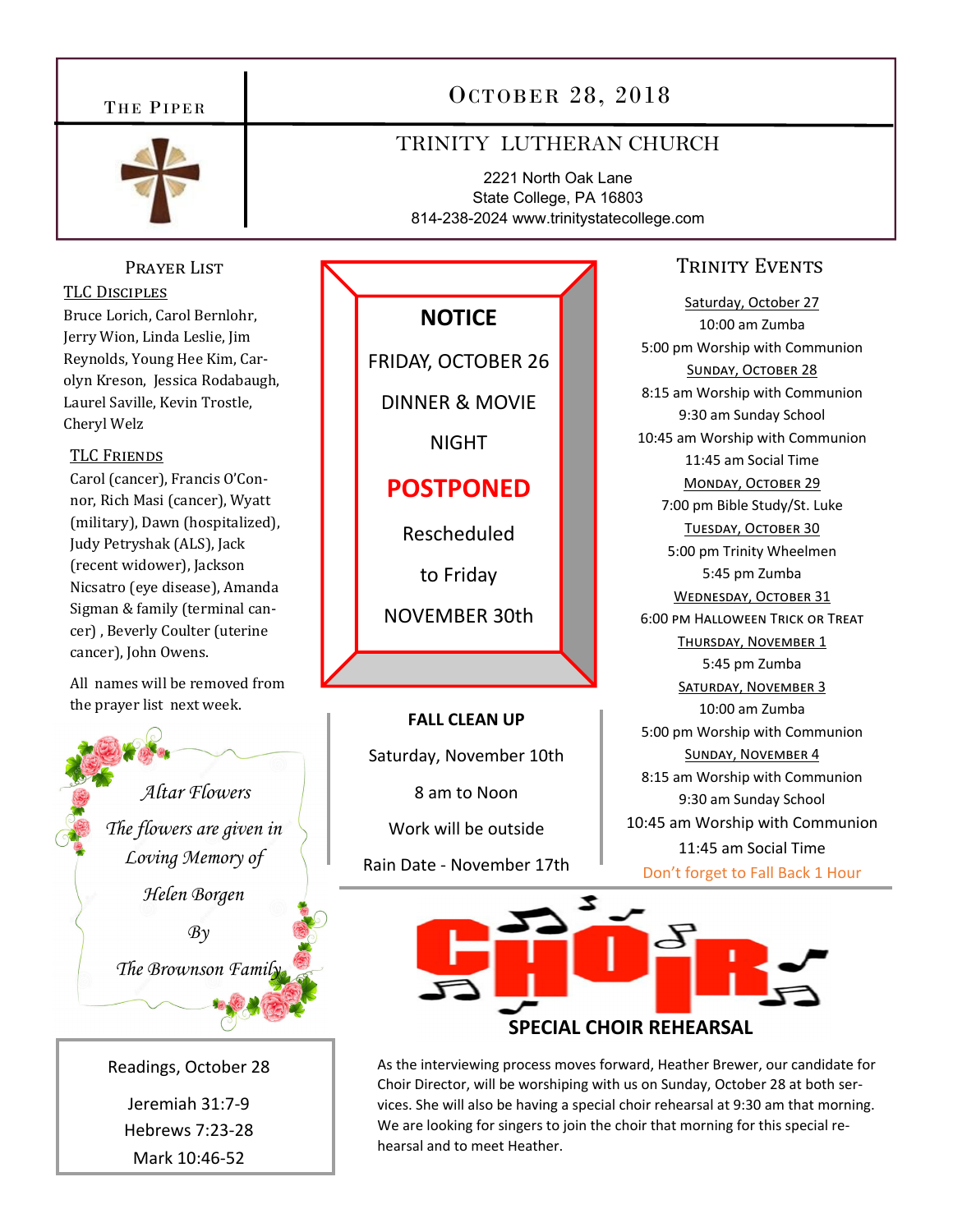### **TRICK OR TREAT NIGHT**

This year, the State College Trick or Treat night is Wednes‐ day, October 31, 6 – 8 pm. During those hours some TLC disciples will be on the corner of North Oak and Galen Drive handing out free hotdogs, drinks and candy to any interested Trick-or-Treaters. We are looking for donations as well as people to help. If you would like to join us, please contact Pastor Ron at TLCRevRon@comcast.net or just speak to him. Thanks!





NOVEMBER 30th 6:00 pm Dinner, 7:00 pm Movie

Story of the

"The Star"

First Christmas





Sunday, November 11, 2018 Caroline Clifford's Installation Harrold Lutheran Church, 671 Baltzer Meyer Pike, Greensburg, PA 15601 4:00 PM in the afternoon

**CROP** HUNGER WALK 2018



Thank you to everyone who contributed to this year's CROP Hunger Walk! Our team raised over \$400, so thank you for sponsoring us with your donations and to our walkers for participating. Please consider joining us next year for another great walk!